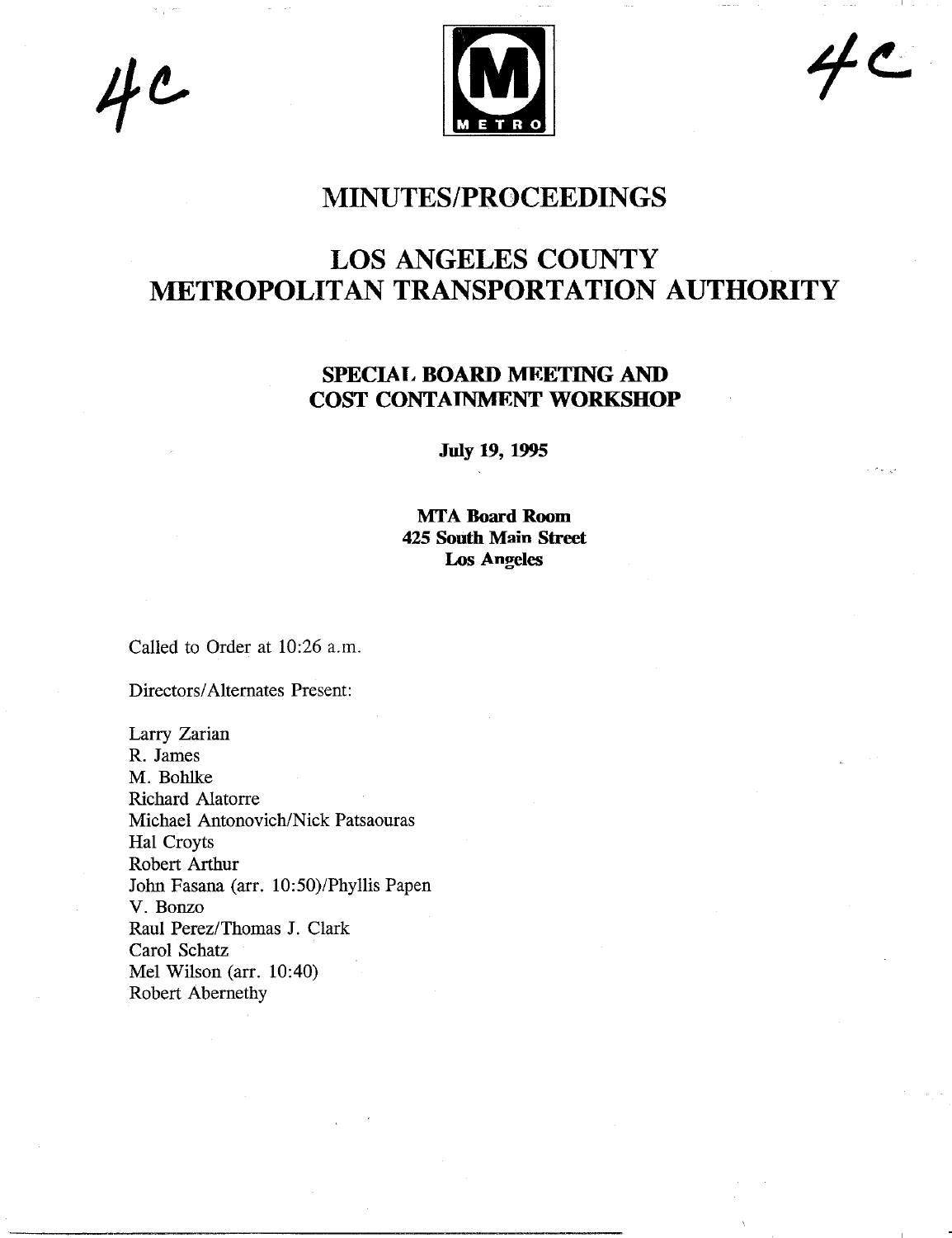#### $\mathbf{1}$ . APPROVED:

- a. delegation of authority to the Arthur Andersen Task Force with regard to implementation of elements of the Arthur Andersen recommendations;
- b. allocation of funds not-to-exceed \$3,000 for the purpose of providing continued technical support from Arthur Andersen to the Task Force, on a month-to-month basis, during the period of implementation; and
- c. requirement of the Task Force, consisting of three exofficio members of the Construction Committee, the Deputy CEO, the Executive Officer for Construction, and Arthur Andersen to report progress and any recommended modifications to the Construction Committee every 90 days until the implementation is complete.

### 2-5 Cost Containment proposals

Staff gave an overview presentation summarizing the cost containment proposals on the various rail projects.

J. Wilson reviewed the areas for further consideration for the Pasadena Blue Line. The City of Pasadena prefers to find an additional \$4 million rather than delete the Allen Station. There is disagreement on the Chinatown alignment revisions and this issue needs to be revisited.

Of the \$86 million in savings recommended by Fluor Daniel, \$46 million is controversial.

It would take approximately 90 days to get a design/build concept approved by the Legislature.

There is a cash flow shortfall and private funding might be sought.

Some suggested ways to save dollars for the Pasadena Blue Line and/or future projects are: control of design, careful review of contract contingencies, design/build concept.

Director Amtonovich introduced a motion on the Pasadena Extension Blue Line actions, which was seconded by Director Fasana. A copy of the motion is attached as Exhibit A.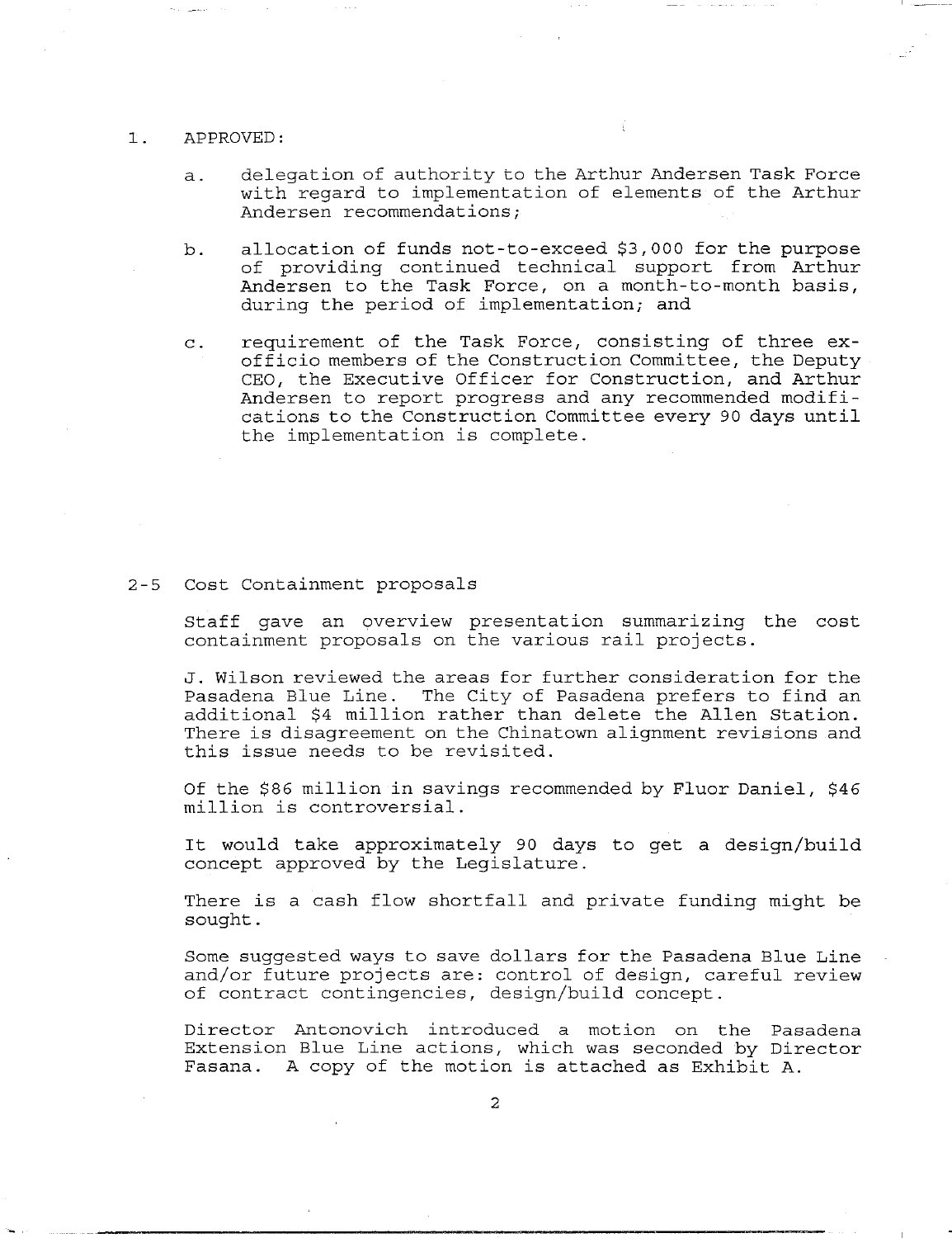Director Zarian commented on the policy to submit motions with a financial impact 24/48 hours prior to a meeting. Director Cragin expressed concern about voting on the motion without an opportunity to review the impact. Director Clark also expressed concern and suggested the motion be brought back next month along with any staff comments. Director Abernethy<br>requested time to consider the impacts. Director Wilson requested time to consider the impacts. commented on the 48 hour notice for motions with a financial impact suggest additional time. A report on clarification of advance notice of motions 24/48 hours prior to a meeting was requested for the next meeting.

J. Wilson suggested changes on the placement of projects within the attachment to the motion, these changes were accepted by the maker of the motion. Some of the changes required moving from one column to another, others were removed for further discussion with staff and/or cities.

Director Wilson made a substitute motion to bring the motion to the next Board meeting, July 26, which motion was seconded.

Members of the Board requested input from staff on the proposed motion. Staff suggested holding off on any decision until the Operating Peer Review Panel meets the first week of August. There is a need to define the scope before the potential cost savings is known. A comprehensive report could be presented in August.

On a unanimous vote, the Board approved carrying this item over one week to the Board meeting, with MTA staff and Director Antonovich's office to work out the details for the proposed changes.

Discussion on the LA Car revealed that an overall cost savings of \$30 million could be achieved by reducing the number of cars on order. This takes into consideration the penalty for terminating a portion of the contract.

Appearance of Mr. Ketelsen, Siemens Duewag, commenting that a cut back in the rail car order could result in a higher price per vehicle. It could also affect their Carson facility personnel. Director Bohlke asked representatives of Siemens Duewag to meet with Supervisor Burke's staff to discuss this issue.

Discussed different methods of rail construction and options available. One option is a more shallow depth for stations, this could save millions.

3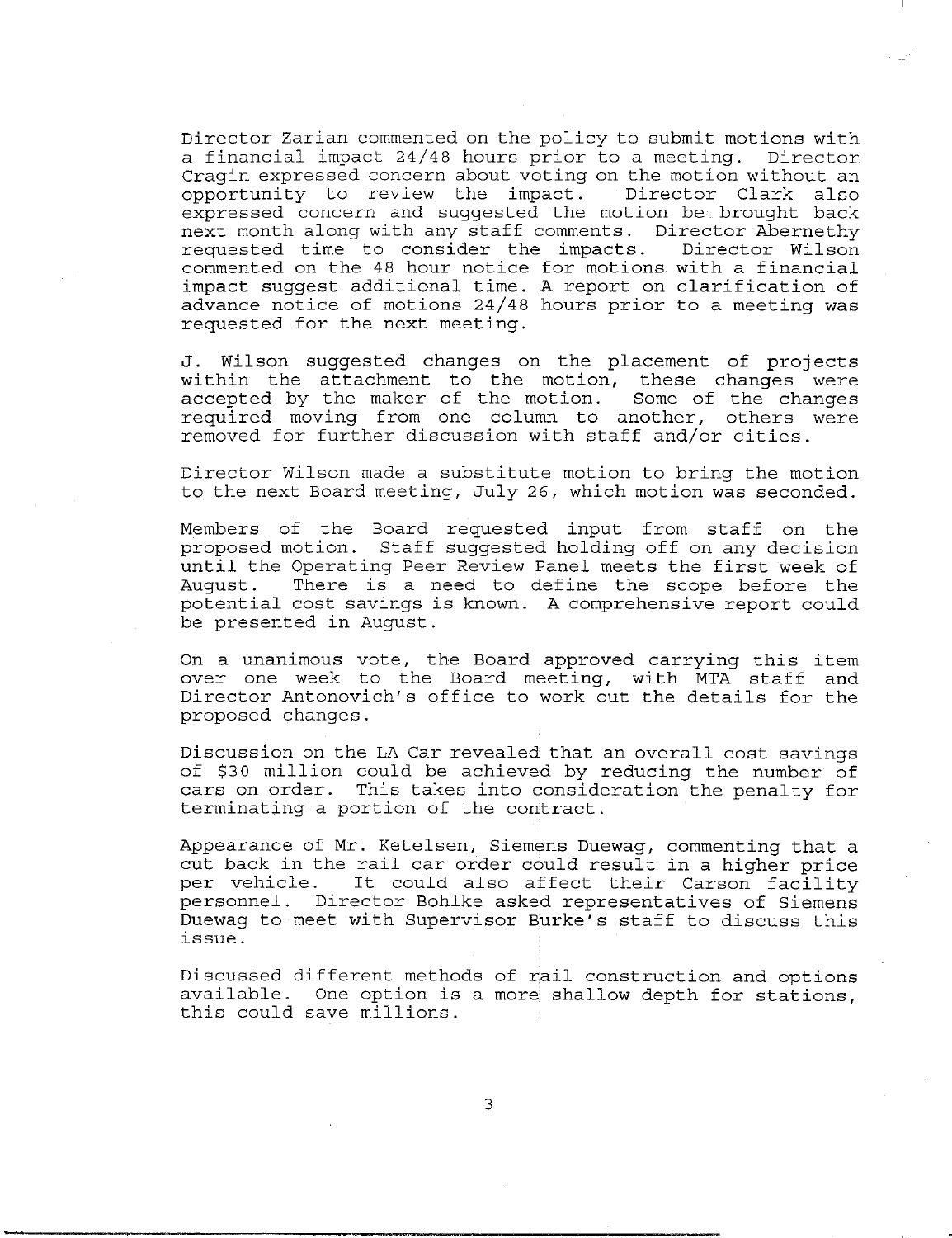Staff said that the use of turnkey method would still allow for DBE/WBE participation as long as it was mentioned at the beginning of the process. A failure to live up to DBE/WBE goals could be considered a breach of contract.

Appearance of J. Walsh. Appearance of G. Norton against paying a penalty of \$i0 million to get out of a contract for rail cars.

- 6. Reviewed staff analysis for March 1995 Board Motions with the use of charts. The Board requested these items be carried forward to the next meeting.
	- a. Director Burke's Motion:

Model each of the following rail lines separately and as a qroup against Scenario I:

- CBD Connector  $1$ .
- USC-Expo Park  $2.$
- $3.$ Crenshaw
- Glendale-Burbank  $4.$
- 5. San Fernando Valley East/West-Phase II
- 10/60 Corridor б.
- b. Director Fasana's Motion:
	- $1.$ Pasadena Line is redefined to include the following additions:
		- a. single-track extension to Monrovia/Duarte
		- b. Metrolink/DMU service to Claremont/Montclair
	- 2. HOV Program is modified to include:
		- a. construction of a continuous HOV lane on the 1-10 from the E1 Monte Busway to the San Bernardino County line
		- b. construction of a continuous HOV lane on Route 60 from Route i01 to the San Bernardino County line.

Director Papen asked about the HOV schedule for the 60 freeway from the 605 to the 57 and was told this portion was already funded. Director Fasana said he still had some concerns and asked that discussion on the HOV issue be continued.

 $\overline{4}$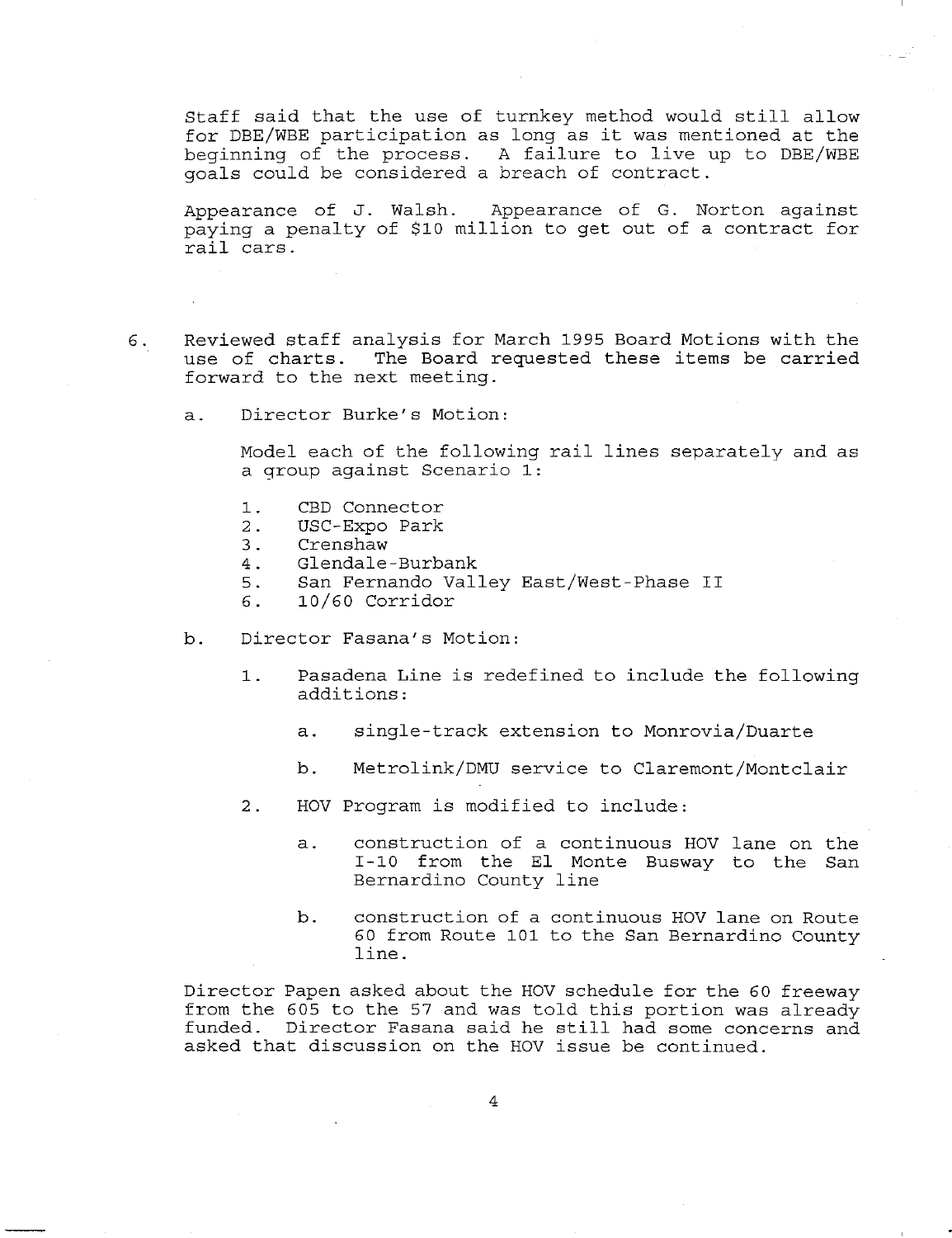- 7. Items not on the posted agenda NONE
- 8. Public Comment NONE

The meeting adjourned at 1:48 p.m.

Solen

Helen M. Bolen MTA Secretary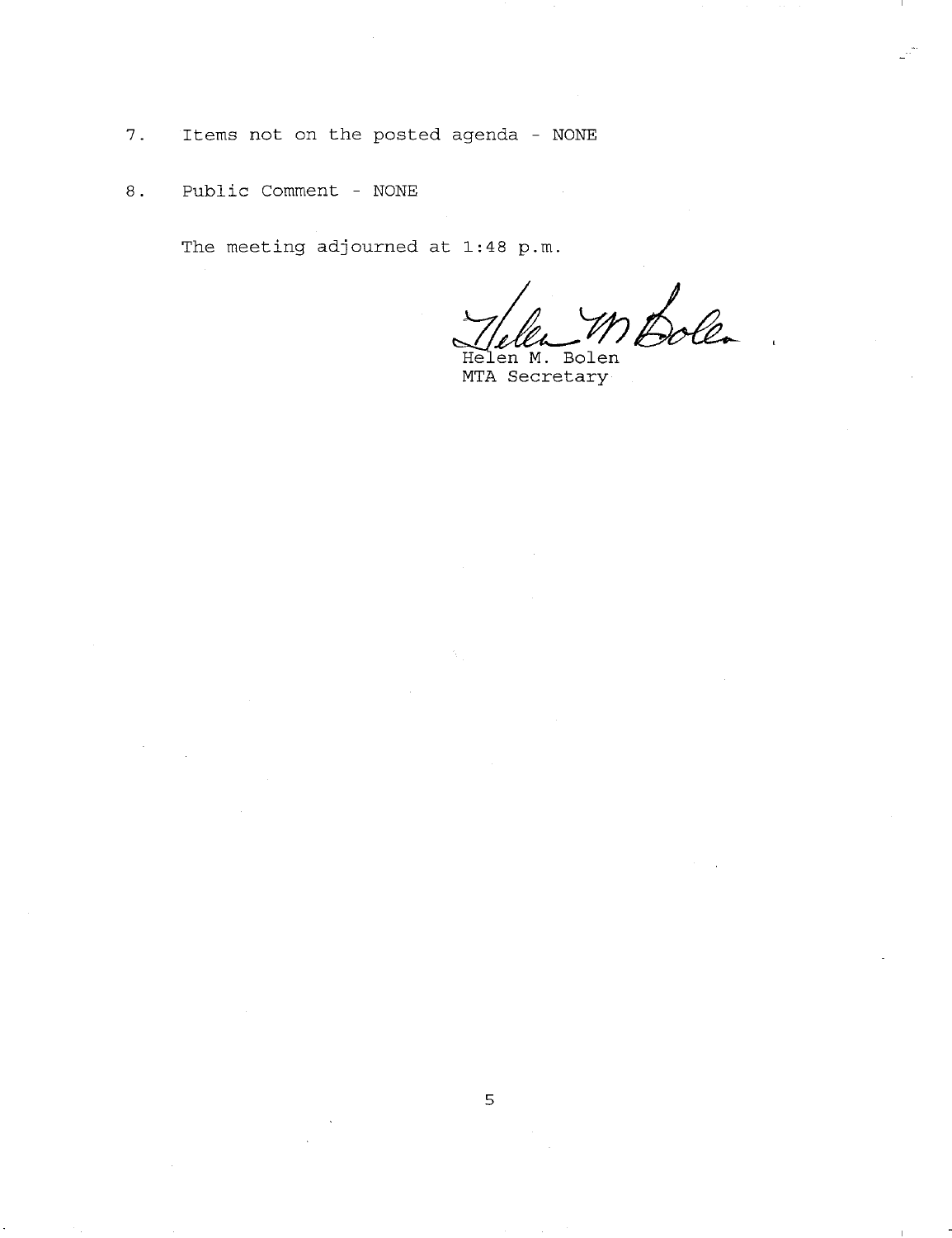## PASADENA METRO BLUE LINE COST CONTAINMENT AND CONSTRUCTION MANAGEMENT ACTIONS MOTION BY DIRECTORS ANTONOVICH, DANA, ALATORRE, FASANA, & PEREZ

The Pasadena Blue Line Independent Peer Review Panel and the Fluor Daniel Value Engineering Team analyses identified nearly a quarter of a billion dollars of potential savings for the Pasadena Blue Line. In order to achieve these savings, drastic changes in cost management, project design control and project baseline standards must be adopted.

To achieve maximum savings, a strategy combining the budget reductions of both the Independent Peer Review Panel and the Value Engineering Team is required. In addition, a menu of policy options and design criteria issues has been identified for negotiation and budget deletion. These actions do not strip the project of its transit value or operational function. A further set of project scope changes from the baseline project have been identified by thei Peer Review Panel and Value Engineering Team analysis to aid in the budget reduction effort.

We, therefore move that this board:

1. approve the following Pasadena Extension Blue Line Actions (see attached table):

- A. Reduce \$65 million in the Pasadena Blue Line Budget as shown in the Attachment, Column I;
- B. Refer \$42 million of further budget reductions as shown in the Attachment, Column 2 to the Construction Committee for review and report back to the Board within 60 days;
- C. Establish a! Pasadena Blue Line budget reserve account of \$47 million in uncommitted design allowance under direct Board oversight as shown in the Attachment, Column 3;
- D. Refer \$22 million of policy option reductions and design criteria reductions as shown in the Attachment, Column 4 to the Cost Containment Committee, and Operations Committee as appropriate with a report back in 60 days;
- E. Schedule an MTA Board Workshop with affected parties to review \$55 million in possible scope changes identified in the Attachment, Column 5 of the Attachment and return to the Board within 60 days;
- F. Direct the CEO to develop an expedited schedule for awarding a turnkey contract for the completion of the Pasadena Line by 2000 and to present this schedule to the Board within 60 days.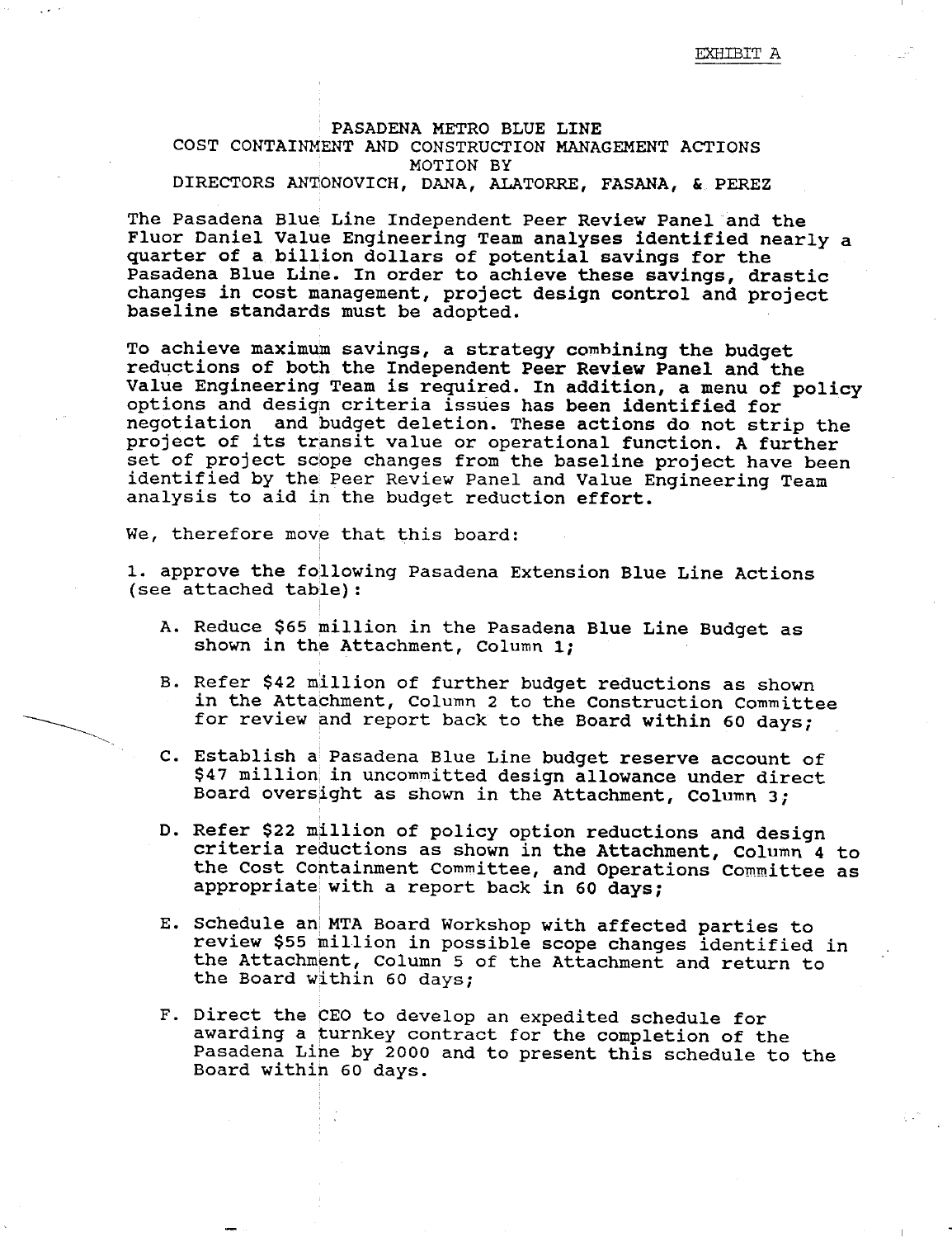The staff shall consider two alternative turnkey procurements: a design/build alternative and a lump sum construction-only alternative. In developing the schedule the staff will use the assumptions for cost savings of up to \$52 million for turnkey procurements presented by the Pasadena Peer Review Panel and Value Engineering Review, and the financing and cash flow model developed by E.J. de La Rosa & Co.

The Schedule shall include:

- l) the length of time needed to finalize design, prepare bid documents, evaluate bids;
- 2) the estimated date when turnkey contract could be awarded and construction commence;
- 3) any current critical path activities or contracts which must be commenced prior to award of the turnkey contract to avoid delay in meeting the 2000 opening date;
- 4) other specific milestones, dates for accomplishment or critical paths-as recommended by the staff.
- G. Direct the CEO to review the potential \$48 million cost savings from reducing inflation caused by lengthening of the construction schedule due to MTA cash flow financing. CEO is directed to confer with City of Pasadena and its financial advisor and report back to the Board within 60 days as to the feasibility of this or other financing measures which could reduce the cost and accelerate the opening of the Line.

2. establish a reserve fund with accounts for each rail construction project consisting of the Design Allowance, contingency and other similar discretionary expenditures. Expenditures from the accounts of this fund would require Board action. The CEO shall report monthly on the status of this fund and its accounts to the Construction Committee and the MTA Board.